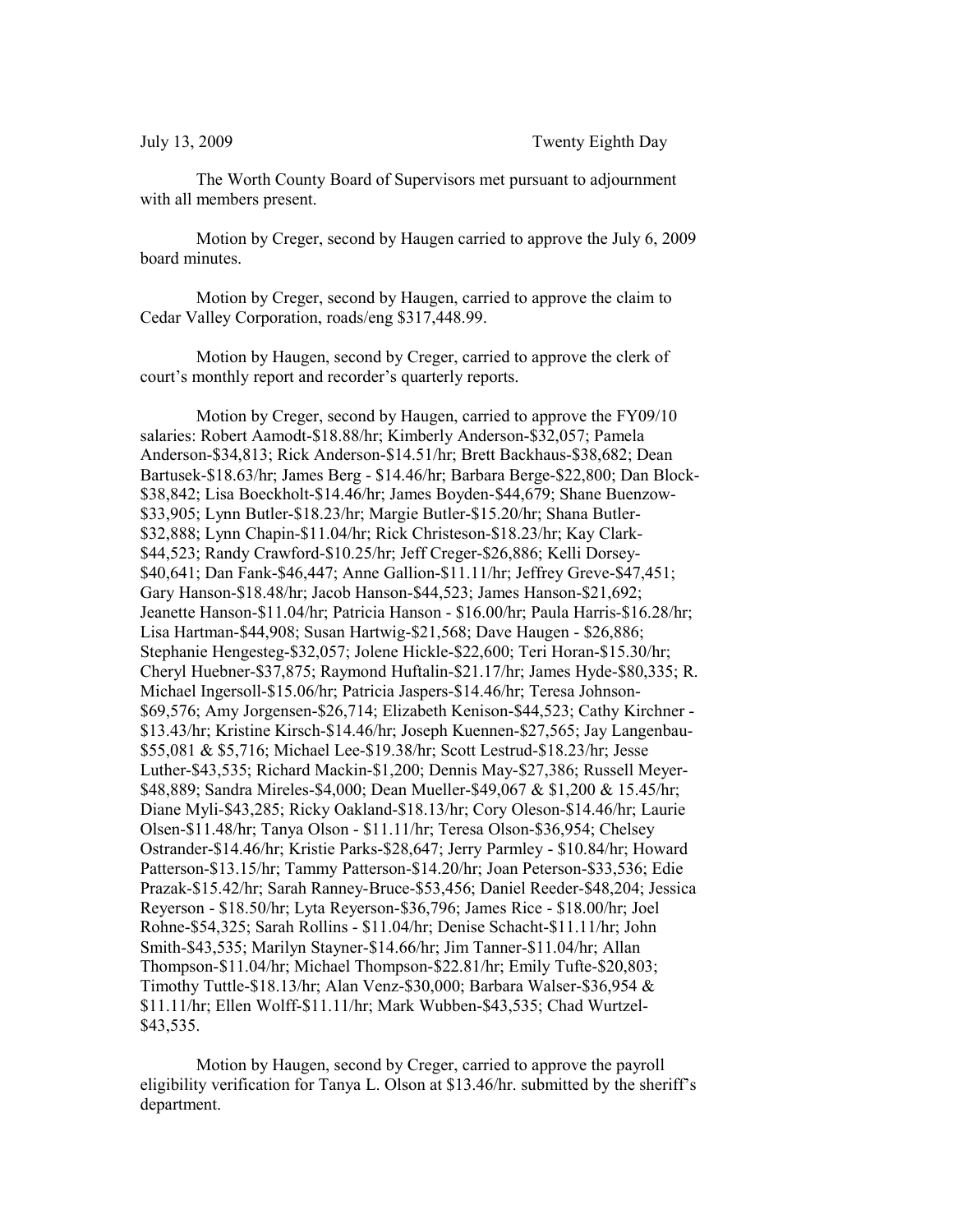Motion by Creger, second by Haugen, carried to approve the FY09 County Substance Abuse Prevention Services final report.

| 363.90<br>A & I Auto Body<br>Supplies<br>AT & T<br>Service<br>25.93<br>Fuel-Eng<br>16,798.81<br>Agvantage Fs Inc<br>Service-Gsr<br>1,356.27<br><b>Alliant Energy</b><br>Alltell<br>863.71<br>Service<br>334.56<br>Anderson, Rick<br>Service<br>Service-Att<br>890.00<br>Aronsen, Rolf<br><b>Austin Office Products</b><br>Supplies<br>301.61<br>Service<br>10.00<br>B & J Water Conditioning Inc<br><b>Bancard Center</b><br>1,307.83<br>Exp<br>356.04<br><b>Bcn</b> Telecom<br>Service-Gsr<br>Service-Con<br>303.60<br>Benchmark Agribusiness Inc<br>334.56<br>Berg, Jim<br>Service<br>4,476.80<br><b>Bmc Aggregates Lc</b><br>Rock-Eng<br>Supplies<br>153.93<br>Bowman Barnes Group Inc<br>Fuel-Eng<br>78.01<br>Bp<br><b>Bruesewitz Chevrolet</b><br>Vehicle<br>36,650.00<br><b>Brush Point Cemetery</b><br>App-Vaf<br>156.00<br>C J Cooper & Associates Inc<br>Service-Eng<br>150.00<br>Carpenter Uniform Co<br>727.40<br>Supplies<br>Parts-Con<br>1,118.83<br><b>Carquest Auto Parts</b><br>Parts-Eng<br>1,412.11<br>Catco<br>400.00<br>Central IA Tourism Reg<br>Dues-Ndp<br>Certified Laboratories<br>Supplies-Eng<br>395.65<br>Supplies-Eng<br>145.30<br>Cintas<br>City of Fertile<br>63.33<br>Service-Eng<br>City of Joice<br>Service<br>36.05<br>City of Kensett<br>Service-Eng<br>41.50<br>City of Manly<br>465.78<br>Service-Eng<br>City of Northwood<br>243.36<br>Service<br>1,000.00<br>Crisis Intervention Service<br>App-Org<br>D & D Sales<br>Supplies<br>201.50<br>32.22<br>D & L Equipment<br>Parts-Eng<br>657.32<br>Dave Syverson Ford Truck<br>Return-Eng<br>Dues-Trs<br>District II Treasurers Associa<br>20.00<br>Service-Shf<br>46.20<br><b>Dng Trading Post</b><br>Elderbridge Agency<br>App-Org<br>2,287.50<br><b>Electronic Specialties</b><br>110.00<br>Service-Eng<br>App-Vaf<br>2.00<br><b>Elk Grove Cemetery</b><br>186.92<br>Falkstone Llc<br>Rock-Eng<br><b>Fallgatter's Market</b><br>Supplies-Eng<br>1,315.25<br>37.15<br>Fastenal<br>Parts-Eng<br>Ferden, Eugene<br>Mtg-Vaf<br>62.24<br>Mtg-Vaf<br>50.00<br>Ferley, Paul<br>Fertile Public Library<br>App-Lib<br>7,068.50 | The following claims were approved: |  |
|--------------------------------------------------------------------------------------------------------------------------------------------------------------------------------------------------------------------------------------------------------------------------------------------------------------------------------------------------------------------------------------------------------------------------------------------------------------------------------------------------------------------------------------------------------------------------------------------------------------------------------------------------------------------------------------------------------------------------------------------------------------------------------------------------------------------------------------------------------------------------------------------------------------------------------------------------------------------------------------------------------------------------------------------------------------------------------------------------------------------------------------------------------------------------------------------------------------------------------------------------------------------------------------------------------------------------------------------------------------------------------------------------------------------------------------------------------------------------------------------------------------------------------------------------------------------------------------------------------------------------------------------------------------------------------------------------------------------------------------------------------------------------------------------------------------------------------------------------------------------------------------------------------------------------------------------------------------------------------------------------------------------------------------------------------------------------------------------------------------|-------------------------------------|--|
|                                                                                                                                                                                                                                                                                                                                                                                                                                                                                                                                                                                                                                                                                                                                                                                                                                                                                                                                                                                                                                                                                                                                                                                                                                                                                                                                                                                                                                                                                                                                                                                                                                                                                                                                                                                                                                                                                                                                                                                                                                                                                                              |                                     |  |
|                                                                                                                                                                                                                                                                                                                                                                                                                                                                                                                                                                                                                                                                                                                                                                                                                                                                                                                                                                                                                                                                                                                                                                                                                                                                                                                                                                                                                                                                                                                                                                                                                                                                                                                                                                                                                                                                                                                                                                                                                                                                                                              |                                     |  |
|                                                                                                                                                                                                                                                                                                                                                                                                                                                                                                                                                                                                                                                                                                                                                                                                                                                                                                                                                                                                                                                                                                                                                                                                                                                                                                                                                                                                                                                                                                                                                                                                                                                                                                                                                                                                                                                                                                                                                                                                                                                                                                              |                                     |  |
|                                                                                                                                                                                                                                                                                                                                                                                                                                                                                                                                                                                                                                                                                                                                                                                                                                                                                                                                                                                                                                                                                                                                                                                                                                                                                                                                                                                                                                                                                                                                                                                                                                                                                                                                                                                                                                                                                                                                                                                                                                                                                                              |                                     |  |
|                                                                                                                                                                                                                                                                                                                                                                                                                                                                                                                                                                                                                                                                                                                                                                                                                                                                                                                                                                                                                                                                                                                                                                                                                                                                                                                                                                                                                                                                                                                                                                                                                                                                                                                                                                                                                                                                                                                                                                                                                                                                                                              |                                     |  |
|                                                                                                                                                                                                                                                                                                                                                                                                                                                                                                                                                                                                                                                                                                                                                                                                                                                                                                                                                                                                                                                                                                                                                                                                                                                                                                                                                                                                                                                                                                                                                                                                                                                                                                                                                                                                                                                                                                                                                                                                                                                                                                              |                                     |  |
|                                                                                                                                                                                                                                                                                                                                                                                                                                                                                                                                                                                                                                                                                                                                                                                                                                                                                                                                                                                                                                                                                                                                                                                                                                                                                                                                                                                                                                                                                                                                                                                                                                                                                                                                                                                                                                                                                                                                                                                                                                                                                                              |                                     |  |
|                                                                                                                                                                                                                                                                                                                                                                                                                                                                                                                                                                                                                                                                                                                                                                                                                                                                                                                                                                                                                                                                                                                                                                                                                                                                                                                                                                                                                                                                                                                                                                                                                                                                                                                                                                                                                                                                                                                                                                                                                                                                                                              |                                     |  |
|                                                                                                                                                                                                                                                                                                                                                                                                                                                                                                                                                                                                                                                                                                                                                                                                                                                                                                                                                                                                                                                                                                                                                                                                                                                                                                                                                                                                                                                                                                                                                                                                                                                                                                                                                                                                                                                                                                                                                                                                                                                                                                              |                                     |  |
|                                                                                                                                                                                                                                                                                                                                                                                                                                                                                                                                                                                                                                                                                                                                                                                                                                                                                                                                                                                                                                                                                                                                                                                                                                                                                                                                                                                                                                                                                                                                                                                                                                                                                                                                                                                                                                                                                                                                                                                                                                                                                                              |                                     |  |
|                                                                                                                                                                                                                                                                                                                                                                                                                                                                                                                                                                                                                                                                                                                                                                                                                                                                                                                                                                                                                                                                                                                                                                                                                                                                                                                                                                                                                                                                                                                                                                                                                                                                                                                                                                                                                                                                                                                                                                                                                                                                                                              |                                     |  |
|                                                                                                                                                                                                                                                                                                                                                                                                                                                                                                                                                                                                                                                                                                                                                                                                                                                                                                                                                                                                                                                                                                                                                                                                                                                                                                                                                                                                                                                                                                                                                                                                                                                                                                                                                                                                                                                                                                                                                                                                                                                                                                              |                                     |  |
|                                                                                                                                                                                                                                                                                                                                                                                                                                                                                                                                                                                                                                                                                                                                                                                                                                                                                                                                                                                                                                                                                                                                                                                                                                                                                                                                                                                                                                                                                                                                                                                                                                                                                                                                                                                                                                                                                                                                                                                                                                                                                                              |                                     |  |
|                                                                                                                                                                                                                                                                                                                                                                                                                                                                                                                                                                                                                                                                                                                                                                                                                                                                                                                                                                                                                                                                                                                                                                                                                                                                                                                                                                                                                                                                                                                                                                                                                                                                                                                                                                                                                                                                                                                                                                                                                                                                                                              |                                     |  |
|                                                                                                                                                                                                                                                                                                                                                                                                                                                                                                                                                                                                                                                                                                                                                                                                                                                                                                                                                                                                                                                                                                                                                                                                                                                                                                                                                                                                                                                                                                                                                                                                                                                                                                                                                                                                                                                                                                                                                                                                                                                                                                              |                                     |  |
|                                                                                                                                                                                                                                                                                                                                                                                                                                                                                                                                                                                                                                                                                                                                                                                                                                                                                                                                                                                                                                                                                                                                                                                                                                                                                                                                                                                                                                                                                                                                                                                                                                                                                                                                                                                                                                                                                                                                                                                                                                                                                                              |                                     |  |
|                                                                                                                                                                                                                                                                                                                                                                                                                                                                                                                                                                                                                                                                                                                                                                                                                                                                                                                                                                                                                                                                                                                                                                                                                                                                                                                                                                                                                                                                                                                                                                                                                                                                                                                                                                                                                                                                                                                                                                                                                                                                                                              |                                     |  |
|                                                                                                                                                                                                                                                                                                                                                                                                                                                                                                                                                                                                                                                                                                                                                                                                                                                                                                                                                                                                                                                                                                                                                                                                                                                                                                                                                                                                                                                                                                                                                                                                                                                                                                                                                                                                                                                                                                                                                                                                                                                                                                              |                                     |  |
|                                                                                                                                                                                                                                                                                                                                                                                                                                                                                                                                                                                                                                                                                                                                                                                                                                                                                                                                                                                                                                                                                                                                                                                                                                                                                                                                                                                                                                                                                                                                                                                                                                                                                                                                                                                                                                                                                                                                                                                                                                                                                                              |                                     |  |
|                                                                                                                                                                                                                                                                                                                                                                                                                                                                                                                                                                                                                                                                                                                                                                                                                                                                                                                                                                                                                                                                                                                                                                                                                                                                                                                                                                                                                                                                                                                                                                                                                                                                                                                                                                                                                                                                                                                                                                                                                                                                                                              |                                     |  |
|                                                                                                                                                                                                                                                                                                                                                                                                                                                                                                                                                                                                                                                                                                                                                                                                                                                                                                                                                                                                                                                                                                                                                                                                                                                                                                                                                                                                                                                                                                                                                                                                                                                                                                                                                                                                                                                                                                                                                                                                                                                                                                              |                                     |  |
|                                                                                                                                                                                                                                                                                                                                                                                                                                                                                                                                                                                                                                                                                                                                                                                                                                                                                                                                                                                                                                                                                                                                                                                                                                                                                                                                                                                                                                                                                                                                                                                                                                                                                                                                                                                                                                                                                                                                                                                                                                                                                                              |                                     |  |
|                                                                                                                                                                                                                                                                                                                                                                                                                                                                                                                                                                                                                                                                                                                                                                                                                                                                                                                                                                                                                                                                                                                                                                                                                                                                                                                                                                                                                                                                                                                                                                                                                                                                                                                                                                                                                                                                                                                                                                                                                                                                                                              |                                     |  |
|                                                                                                                                                                                                                                                                                                                                                                                                                                                                                                                                                                                                                                                                                                                                                                                                                                                                                                                                                                                                                                                                                                                                                                                                                                                                                                                                                                                                                                                                                                                                                                                                                                                                                                                                                                                                                                                                                                                                                                                                                                                                                                              |                                     |  |
|                                                                                                                                                                                                                                                                                                                                                                                                                                                                                                                                                                                                                                                                                                                                                                                                                                                                                                                                                                                                                                                                                                                                                                                                                                                                                                                                                                                                                                                                                                                                                                                                                                                                                                                                                                                                                                                                                                                                                                                                                                                                                                              |                                     |  |
|                                                                                                                                                                                                                                                                                                                                                                                                                                                                                                                                                                                                                                                                                                                                                                                                                                                                                                                                                                                                                                                                                                                                                                                                                                                                                                                                                                                                                                                                                                                                                                                                                                                                                                                                                                                                                                                                                                                                                                                                                                                                                                              |                                     |  |
|                                                                                                                                                                                                                                                                                                                                                                                                                                                                                                                                                                                                                                                                                                                                                                                                                                                                                                                                                                                                                                                                                                                                                                                                                                                                                                                                                                                                                                                                                                                                                                                                                                                                                                                                                                                                                                                                                                                                                                                                                                                                                                              |                                     |  |
|                                                                                                                                                                                                                                                                                                                                                                                                                                                                                                                                                                                                                                                                                                                                                                                                                                                                                                                                                                                                                                                                                                                                                                                                                                                                                                                                                                                                                                                                                                                                                                                                                                                                                                                                                                                                                                                                                                                                                                                                                                                                                                              |                                     |  |
|                                                                                                                                                                                                                                                                                                                                                                                                                                                                                                                                                                                                                                                                                                                                                                                                                                                                                                                                                                                                                                                                                                                                                                                                                                                                                                                                                                                                                                                                                                                                                                                                                                                                                                                                                                                                                                                                                                                                                                                                                                                                                                              |                                     |  |
|                                                                                                                                                                                                                                                                                                                                                                                                                                                                                                                                                                                                                                                                                                                                                                                                                                                                                                                                                                                                                                                                                                                                                                                                                                                                                                                                                                                                                                                                                                                                                                                                                                                                                                                                                                                                                                                                                                                                                                                                                                                                                                              |                                     |  |
|                                                                                                                                                                                                                                                                                                                                                                                                                                                                                                                                                                                                                                                                                                                                                                                                                                                                                                                                                                                                                                                                                                                                                                                                                                                                                                                                                                                                                                                                                                                                                                                                                                                                                                                                                                                                                                                                                                                                                                                                                                                                                                              |                                     |  |
|                                                                                                                                                                                                                                                                                                                                                                                                                                                                                                                                                                                                                                                                                                                                                                                                                                                                                                                                                                                                                                                                                                                                                                                                                                                                                                                                                                                                                                                                                                                                                                                                                                                                                                                                                                                                                                                                                                                                                                                                                                                                                                              |                                     |  |
|                                                                                                                                                                                                                                                                                                                                                                                                                                                                                                                                                                                                                                                                                                                                                                                                                                                                                                                                                                                                                                                                                                                                                                                                                                                                                                                                                                                                                                                                                                                                                                                                                                                                                                                                                                                                                                                                                                                                                                                                                                                                                                              |                                     |  |
|                                                                                                                                                                                                                                                                                                                                                                                                                                                                                                                                                                                                                                                                                                                                                                                                                                                                                                                                                                                                                                                                                                                                                                                                                                                                                                                                                                                                                                                                                                                                                                                                                                                                                                                                                                                                                                                                                                                                                                                                                                                                                                              |                                     |  |
|                                                                                                                                                                                                                                                                                                                                                                                                                                                                                                                                                                                                                                                                                                                                                                                                                                                                                                                                                                                                                                                                                                                                                                                                                                                                                                                                                                                                                                                                                                                                                                                                                                                                                                                                                                                                                                                                                                                                                                                                                                                                                                              |                                     |  |
|                                                                                                                                                                                                                                                                                                                                                                                                                                                                                                                                                                                                                                                                                                                                                                                                                                                                                                                                                                                                                                                                                                                                                                                                                                                                                                                                                                                                                                                                                                                                                                                                                                                                                                                                                                                                                                                                                                                                                                                                                                                                                                              |                                     |  |
|                                                                                                                                                                                                                                                                                                                                                                                                                                                                                                                                                                                                                                                                                                                                                                                                                                                                                                                                                                                                                                                                                                                                                                                                                                                                                                                                                                                                                                                                                                                                                                                                                                                                                                                                                                                                                                                                                                                                                                                                                                                                                                              |                                     |  |
|                                                                                                                                                                                                                                                                                                                                                                                                                                                                                                                                                                                                                                                                                                                                                                                                                                                                                                                                                                                                                                                                                                                                                                                                                                                                                                                                                                                                                                                                                                                                                                                                                                                                                                                                                                                                                                                                                                                                                                                                                                                                                                              |                                     |  |
|                                                                                                                                                                                                                                                                                                                                                                                                                                                                                                                                                                                                                                                                                                                                                                                                                                                                                                                                                                                                                                                                                                                                                                                                                                                                                                                                                                                                                                                                                                                                                                                                                                                                                                                                                                                                                                                                                                                                                                                                                                                                                                              |                                     |  |
|                                                                                                                                                                                                                                                                                                                                                                                                                                                                                                                                                                                                                                                                                                                                                                                                                                                                                                                                                                                                                                                                                                                                                                                                                                                                                                                                                                                                                                                                                                                                                                                                                                                                                                                                                                                                                                                                                                                                                                                                                                                                                                              |                                     |  |
|                                                                                                                                                                                                                                                                                                                                                                                                                                                                                                                                                                                                                                                                                                                                                                                                                                                                                                                                                                                                                                                                                                                                                                                                                                                                                                                                                                                                                                                                                                                                                                                                                                                                                                                                                                                                                                                                                                                                                                                                                                                                                                              |                                     |  |
|                                                                                                                                                                                                                                                                                                                                                                                                                                                                                                                                                                                                                                                                                                                                                                                                                                                                                                                                                                                                                                                                                                                                                                                                                                                                                                                                                                                                                                                                                                                                                                                                                                                                                                                                                                                                                                                                                                                                                                                                                                                                                                              |                                     |  |
|                                                                                                                                                                                                                                                                                                                                                                                                                                                                                                                                                                                                                                                                                                                                                                                                                                                                                                                                                                                                                                                                                                                                                                                                                                                                                                                                                                                                                                                                                                                                                                                                                                                                                                                                                                                                                                                                                                                                                                                                                                                                                                              |                                     |  |
|                                                                                                                                                                                                                                                                                                                                                                                                                                                                                                                                                                                                                                                                                                                                                                                                                                                                                                                                                                                                                                                                                                                                                                                                                                                                                                                                                                                                                                                                                                                                                                                                                                                                                                                                                                                                                                                                                                                                                                                                                                                                                                              |                                     |  |
|                                                                                                                                                                                                                                                                                                                                                                                                                                                                                                                                                                                                                                                                                                                                                                                                                                                                                                                                                                                                                                                                                                                                                                                                                                                                                                                                                                                                                                                                                                                                                                                                                                                                                                                                                                                                                                                                                                                                                                                                                                                                                                              |                                     |  |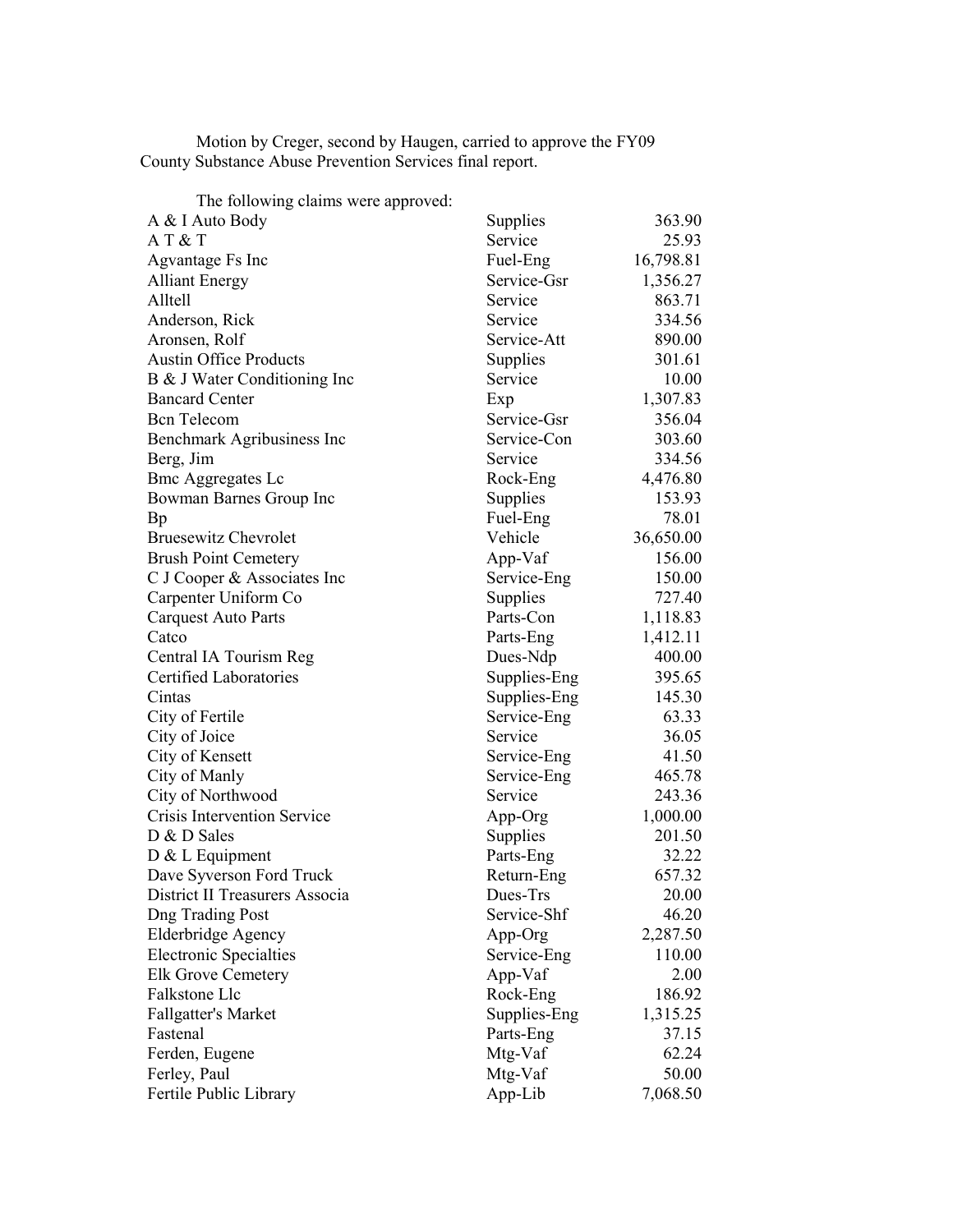| Fisher, Jane                          | Mileage-Mha    | 36.21     |
|---------------------------------------|----------------|-----------|
| Galls Incorporated                    | Supplies       | 1,953.92  |
| Geocomm                               | Service-Shf    | 4,195.00  |
| Grafton Public Library                | App-Lib        | 7,068.50  |
| Green Canopy                          | Service-Con    | 225.00    |
| Greens Keepers Lawn Care              | Service-Con    | 1,325.00  |
| Greve Law Office                      | Service        | 106.00    |
| Hackbart, Philip E.                   | Mtg-Vaf        | 62.24     |
| Hanson, Patty                         | Mileage-Mha    | 95.38     |
| Haugen, David                         | Mileage-Sup    | 195.33    |
| Hawkeye Foodservice Dist              | Supplies       | 368.84    |
| Healthworks                           | Service-Con    | 260.00    |
| <b>Heartland Power Coop</b>           | Service-Eng    | 101.10    |
| Hendrikson, Joy                       | Exp            | 146.32    |
| Hepperly, Brian                       | Service        | 111.52    |
| Horan, Teri Lee                       | Service        | 83.64     |
| <b>Hsbc Business Solutions</b>        | Parts-Eng      | 12.69     |
| Huber Supply Co                       | Supplies-Eng   | 64.80     |
| Humane Society of No IA               | App-Org        | 750.00    |
| <b>Hygienic Laboratory Accts Rec</b>  | Service-Con    | 18.00     |
| I Wireless                            | Service        | 1,126.41  |
| IA Dept Of Transportation             | Supplies-Eng   | 76.74     |
| IA State County Treasurers Ass        | Dues-Trs       | 325.00    |
| Iaccb                                 | Dues-Con       | 450.00    |
| <b>Idda Treasurer</b>                 | Dues-Dra       | 3,000.00  |
| Injectech Diesel Service              | Parts-Eng      | 6.80      |
| <b>Iowa Department of Natural Res</b> | Fees-Con       | 25.00     |
| <b>Iowa Prison Industries</b>         | Supplies       | 168.25    |
| <b>Iowa Workforce Development</b>     | Unempl.Ins-Ins | 586.67    |
| Iscta                                 | Renewal-Trs    | 356.21    |
| Joice Public Library                  | App-Lib        | 7,068.50  |
| Kathleen's Care Inc                   | Service-Mha    | 720.00    |
| Kensett Public Library                | App-Lib        | 7,068.50  |
| Kinney Memorial Library               | App-Lib        | 7,068.50  |
| L R Falk Const Co                     | Rock-Eng       | 80,356.08 |
| Lair's 66                             | Fuel-Eng       | 285.00    |
| Lake Mills Graphic Inc                | Service-Shf    | 36.00     |
| Lake Mills Lumber Co                  | Supplies-Eng   | 20.00     |
| <b>Larsen Plumbing</b>                | Service        | 113.81    |
| Lawson Products Inc                   | Supplies-Con   | 164.54    |
| Le Doux Signs                         | Supplies       | 327.00    |
| Liberty Square                        | Service-Mha    | 1,915.80  |
| Mainstay Systems Inc                  | Maint-Shf      | 300.00    |
| Manly Junction Signal                 | Service-Con    | 320.20    |
| Manly Public Library                  | App-Lib        | 7,068.50  |
| Manly Senior Citizens Inc             | App-Org        | 2,200.00  |
| Mark's Tractor                        | Service-Con    | 189.00    |
| Marshall & Swift Inc                  | Supplies-Gsr   | 349.62    |
| Martin Marietta Aggregates            | Rock-Eng       | 1,876.94  |
| <b>Mason City Business Systems</b>    | Service-Trs    | 90.21     |
|                                       |                |           |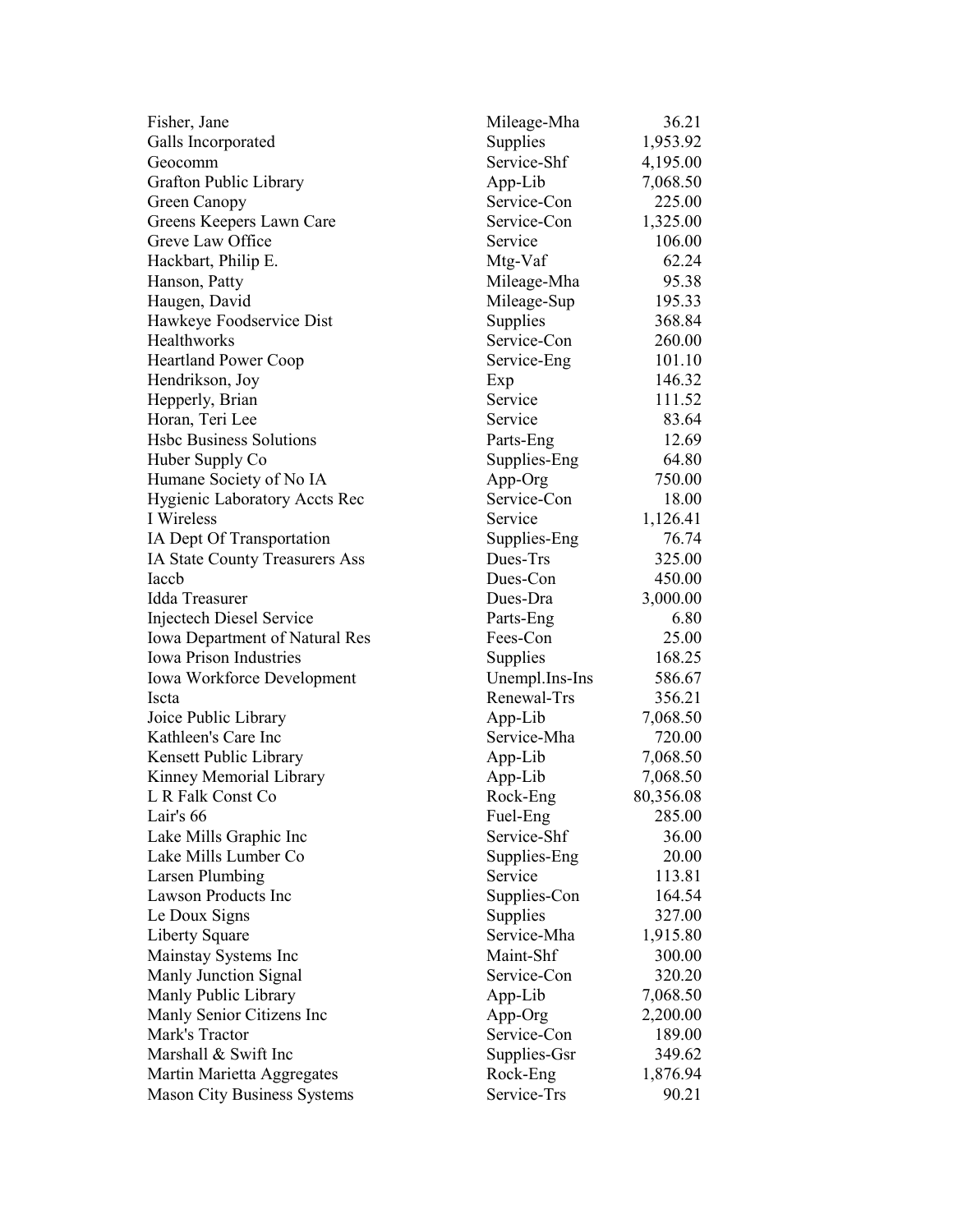| May, Dennis                         | Mileage-Sup            | 109.14     |
|-------------------------------------|------------------------|------------|
| Mediacom                            | Service                | 159.90     |
| Merck & Co Inc                      | Supplies               | 97.50      |
| Midwest Election Officials Con      | Edu-Aud                | 100.00     |
| Midwest Wheel Companies             | Supplies-Eng           | 31.20      |
| Mireles, Sandra                     | Mileage-Mha            | 140.25     |
| Mitchell Co Care Facility           | Service-Mha            | 2,253.00   |
| Montgomery, Glen                    | Supplies-Con           | 250.00     |
| Nc+ Hybrids                         | Supplies-Con           | 186.00     |
| Neale, Inez                         | Rent-Shf               | 200.00     |
| Niacog                              | Dues-Org               | 11,497.09  |
| North Central Regional              | Service-Dis            | 4,745.40   |
| North Country Equipment             | Supplies               | 473.38     |
| North Iowa Vocational               | Service-Mha            | 1,114.46   |
| Northwood Ag Products               | Supplies-Con           | 4,173.70   |
| Northwood Anchor                    | Service-Con            | 326.20     |
| Northwood Dental Associates         | Service-Shf            | 40.00      |
| Northwood Lumber Co                 | Return-Con             | 113.97     |
| Northwood Public Library            | App-Lib                | 7,068.50   |
| Northwood Sanitation                | Service                | 245.00     |
| Northwood Senior Center             | App-Org                | 2,200.00   |
| Northwood True Value                | Returned-Sdp           | 621.54     |
| Northwood Welding Inc               | Supplies-Con           | 239.88     |
| Northwoods State Bank               | Fees-Trs               | 249.80     |
|                                     |                        | 214.73     |
| <b>Olsons Trading Post Inc</b>      | Parts-Eng<br>Trees-Con | 1,260.00   |
| One Stop Forestry                   | Service-Shf            | 35.00      |
| <b>Pit Stop Printing</b><br>Pollard | Service-Shf            |            |
|                                     |                        | 80.00      |
| Powerplan                           | Parts-Eng              | 299.62     |
| Prairie Winds Rc&D                  | App-Org                | 500.00     |
| Pria                                | Dues                   | 50.00      |
| Printing Services Inc               | Supplies               | 201.44     |
| Pritchard's of Northwood Inc        | Service-Shf            | 1,210.63   |
| Progressive Ag Coop                 | Supplies-Con           | 107.79     |
| Quality Assured Services Inc        | Supplies               | 435.00     |
| Qwest                               | Service-Eng            | 41.89      |
| <b>Ram Systems</b>                  | Service                | 480.00     |
| Randall Ready Mix Llc               | Supplies-Eng           | 387.00     |
| <b>Retired Senior Volunteer</b>     | App-Org                | 2,250.00   |
| Rognes Bros. Excavating             | Service-Eng            | 1,522.30   |
| Rohne, Joel                         | Exp                    | 111.14     |
| <b>Sacred Heart Cemetery</b>        | App-Vaf                | 130.00     |
| Scott Van Keppel Llc                | Parts-Eng              | 312,228.55 |
| <b>Secretary Of State</b>           | Exp-Shf                | 60.00      |
| <b>Sleuth Software</b>              | Service-Shf            | 2,194.07   |
| Soil & Water Conservation Dist      | App-Org                | 1,000.00   |
| South Minnesota Lubes               | Supplies-Eng           | 3,447.40   |
| Stephens-Peck Inc                   | Service-Trs            | 65.00      |
| <b>Sunset Rest Cemetery</b>         | App-Vaf                | 760.00     |
| Treasurer State of Iowa             | Edu-Shf                | 45.00      |